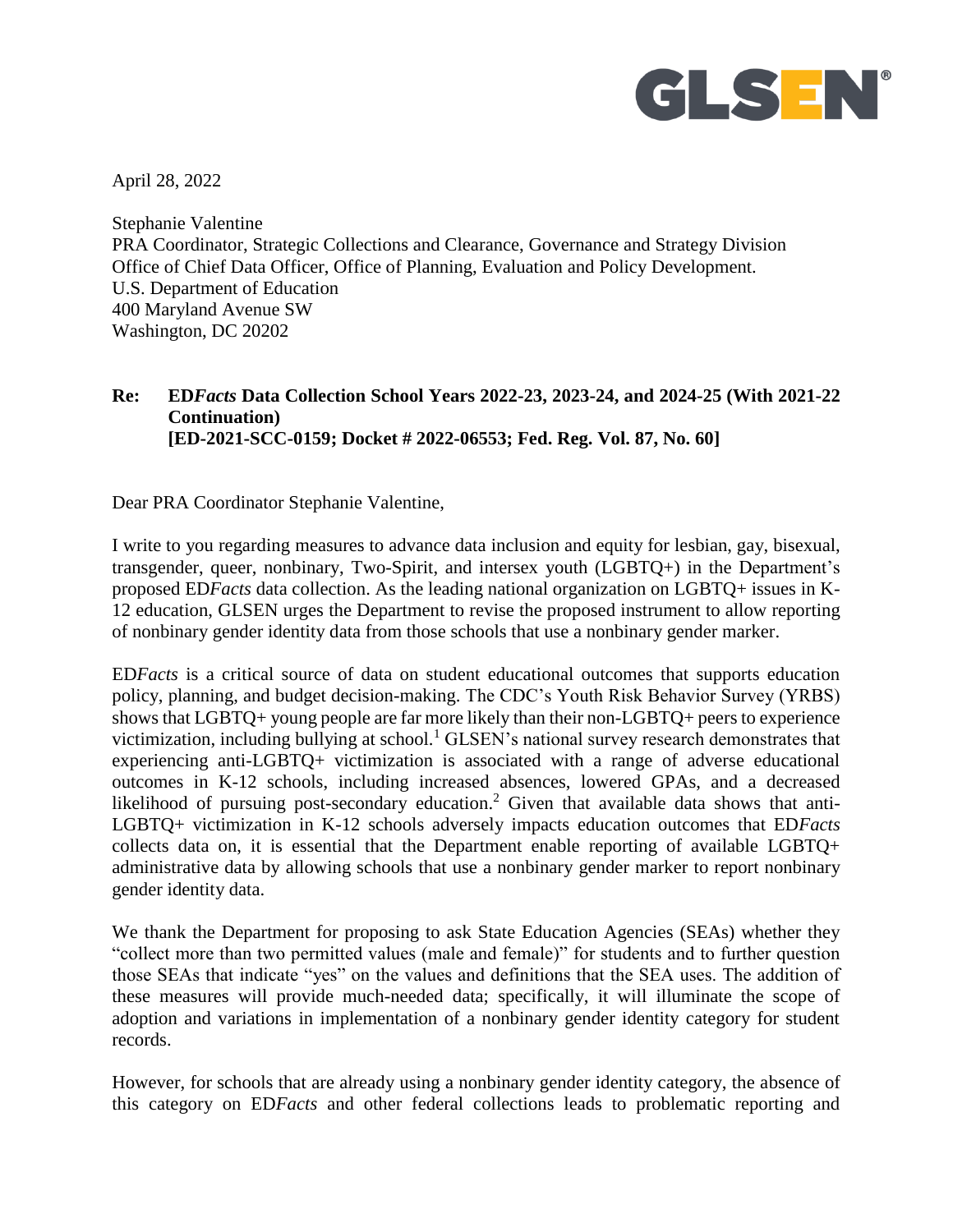inaccurate data. For example, the Department has directed LEAs to report nonbinary students "as either male or female… mak[ing] the determination as best it can."<sup>3</sup> Requiring schools, LEAs, and SEAs that use a nonbinary option to report students as male or female creates a burden for LEAs tasked with misgendering nonbinary students, and results in the collection of data that is known to be inaccurate, potentially obscuring salient findings across and between students of different genders.

As the U.S. Department of Education's Office of Civil Rights (ED OCR) noted when proposing the addition of a nonbinary gender category beginning with the 2020-2021 Civil Rights Data Collection (CRDC), several SEAs have an option for collecting student gender identity data beyond male and female.<sup>4</sup> ED OCR identified eleven SEAs with such an option and GLSEN is aware of two other SEAs; in total, at least one-quarter of SEAs enable the use of a nonbinary gender identity.<sup>5</sup>

The exclusion of a nonbinary option for gender identity data conceals notable research findings and impedes the advancement of data collection to advance equity in K-12 schools. For example, the absence of a nonbinary category on ED*Facts* specifically inhibits ED OCR's enforcement of nondiscrimination protections as ED OCR obtains school data on the number of students who are students with disabilities served under IDEA, the number of students who are chronically absent, and the number of students who graduated high school through the ED*Facts* Submission System. 6

Allowing schools that use a nonbinary gender identity category aligns with President Biden's Executive Order on advancing racial equity and support for underserved communities, including BIPOC communities, LGBTQ+ people, and people with disabilities<sup>7</sup> and the recommendations of the National Academies of Sciences, Engineering, and Medicine (NASEM). In 2020, NASEM recommended that federal, state, local, and tribal agencies "should consider adding measures of sexual orientation, gender identity, and intersex status to all data collection efforts and instruments," including in education.<sup>8</sup> In 2022, NASEM issued a consensus study report with recommended measures and guiding principles for collecting LGBTQ+ demographic data.<sup>9</sup> NASEM also recently published a report titled "A Vision and Roadmap for Education Statistics," with the recommendation (#2-4) that "NCES should proactively embed diversity, equity, inclusion, and accessibility in all of its work" and specifically that "[a]s a significant producer of education statistics, NCES's data collections, methods, and products should accurately measure contemporary diverse populations and their lived experiences."<sup>10</sup>

We thank the Department for considering these recommendations. To discuss the recommendations that we raised in this comment, please contact me at [aaron.ridings@glsen.org.](mailto:aaron.ridings@glsen.org)

Sincerely, Aaron Ridings Chief of Staff and Deputy Executive Director for Public Policy and Research

**Notes**

 $\overline{\phantom{a}}$ 

<sup>&</sup>lt;sup>1</sup> Johns, M. M., Lowry, R., Haderxhanaj, L. T., Rasberry, C. N., Robin, L., Scales, L., ... & Suarez, N. A. (2020). Trends in violence victimization and suicide risk by sexual identity among high school students—Young people